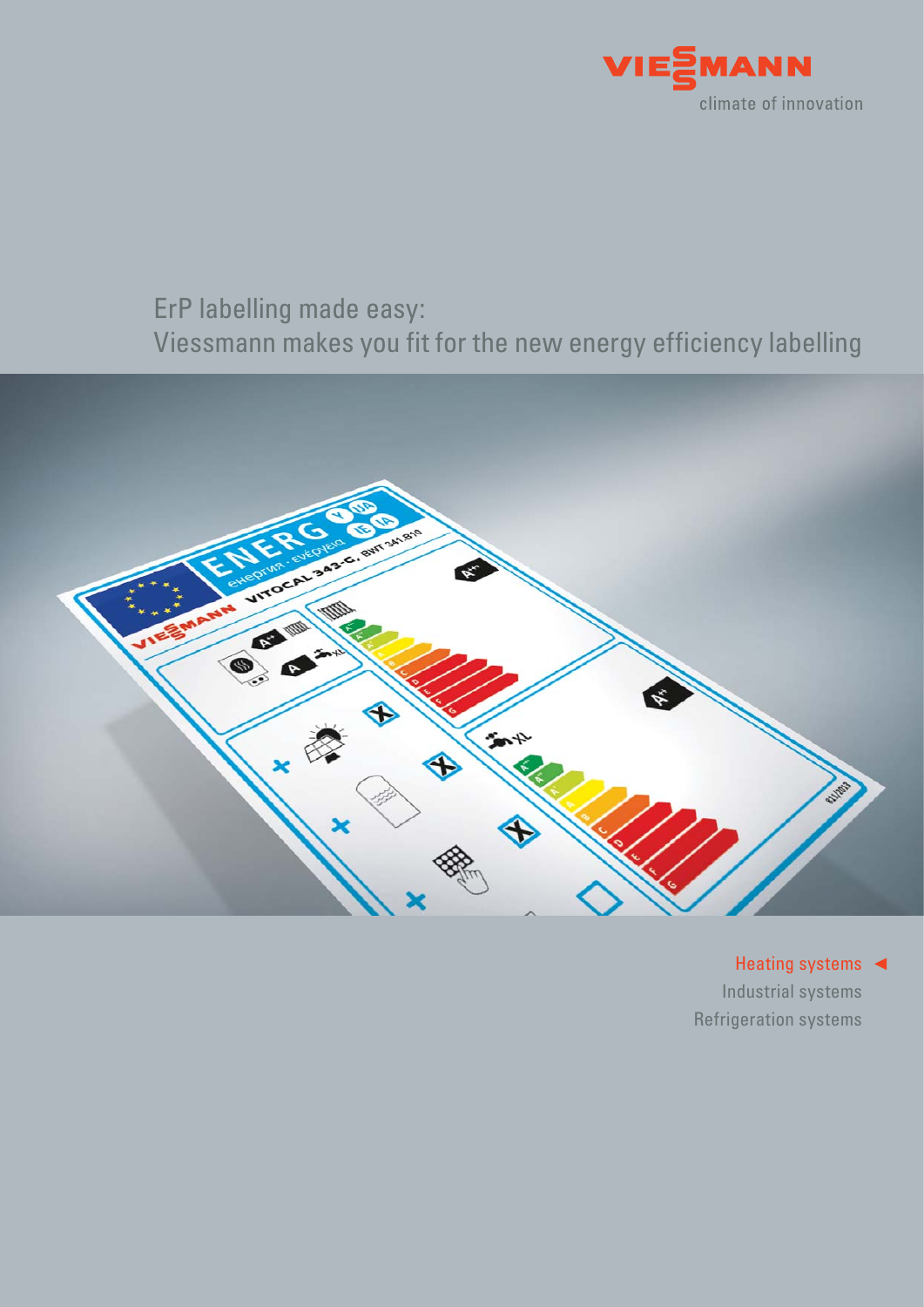# The ErP Directive and the energy efficiency certificate for heating systems

Standardised energy efficiency labelling already exists for many energy and waterconsuming household appliances. Now comes the energy efficiency label for heat generators, water heaters and DHW cylinders as well.

After the adoption of the new directive by the EU Commission, products from the field of heating technology also have to bear the energy efficiency label in accordance with the ErP Directive (Energy-related Products) from 26 September 2015 onwards. The label that consumers already recognise from refrigerators, televisions and washing machines, for example, also becomes obligatory for heat generators, water heaters, DHW cylinders and entire heating systems.

#### **Standardised throughout Europe: energy efficiency labelling**

The legal basis for the labelling is various EU directives and regulations, in particular the Energy Labelling Directive 2010/30/EU, or the ErP Directive (Energy-related Products) for short. At first, the labelling requirements apply to oil and gas heating appliances, combined heat and power generation systems, heat pumps, water heaters and complete systems.

#### **More transparency for building owners and renovators**

The standardised energy efficiency label throughout Europe is intended to provide building owners and renovators with a basis for comparison – and therefore an aid to decision making – when they want to buy a new heating system. A calculation process stipulated by the EU Commission provides the basis for determining the energy efficiency of a heat generator. The efficiency is shown on a scale from A<sup>++</sup> to G. In the case of water heaters, the scale ranges from A to G. Combi boilers that are used for both room heating and domestic hot water heating show the classification for the two applications separately. In addition to the breakdown into energy efficiency classes, details are also provided on the label of the output levels and noise emissions.



Assistance with decision making for the end consumer: The new Europe-wide standardised energy efficiency label.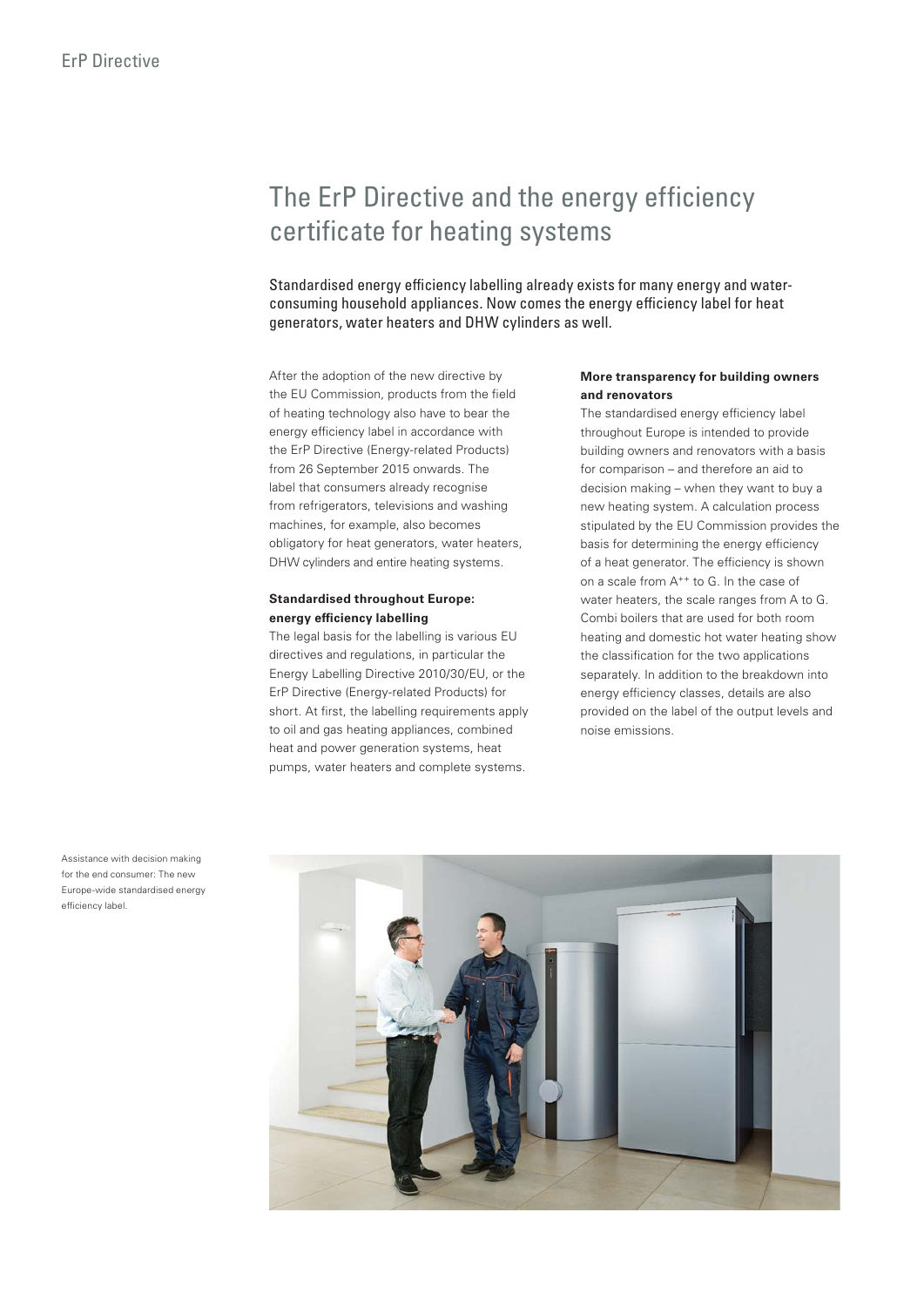#### **The system is more than the sum total of its parts**

Heating systems usually consist of several energy-related components. Therefore, once the entire system has been configured, the individual product labels are supplemented by a composite label. This then characterises the entire system. It may well be that the composite label shows a better energy efficiency classification than the individual components. It is possible, for example, that the addition of a solar thermal system to a gas or oil boiler will result in a higher efficiency class.

#### **Everything from a single source means: more efficiency**

Complete Viessmann systems from a single source guarantee that all parts are perfectly matched. This means that in practice, the overall system achieves the highest efficiency levels. In the Viessmann comprehensive range, you will find all system components required to achieve system configurations with efficiency ratings up to A<sup>+++</sup>.

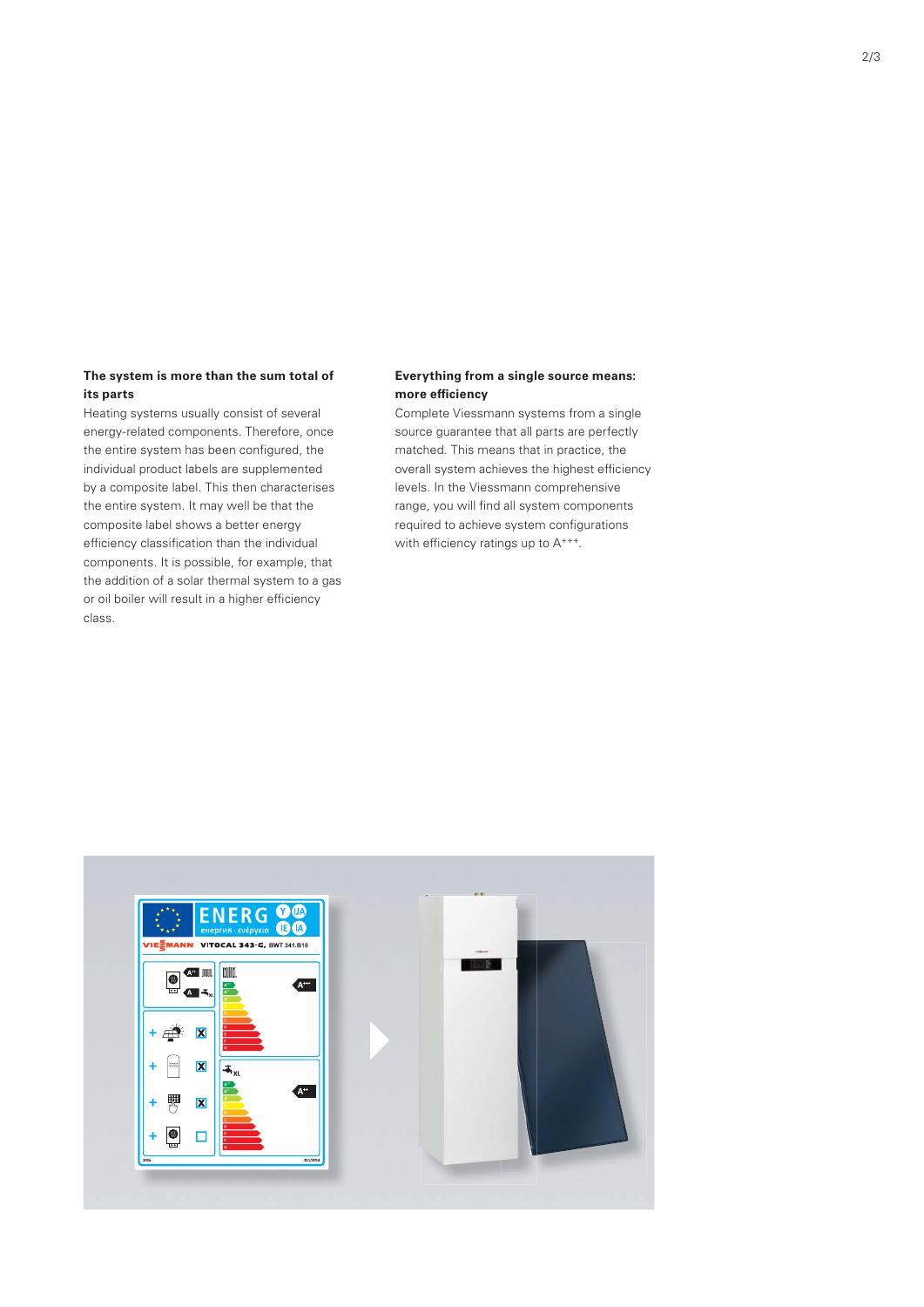# The standardised energy efficiency label: a known quantity for the consumer

The Europe-wide standardised labelling of heat generators, water heaters and DHW cylinders using efficiency labels provides more transparency in terms of energy consumption.

The aim is to raise awareness of consumers in the EU in terms of the economical use of energy resources. A further step forward in this process is the labelling of heating components and systems with the efficiency label.

#### **Deadline: 26 September 2015**

From 26 September 2015, as a specialist contractor you are required to state the efficiency classification according to the EU directives in your offers. All products which were delivered and invoiced before this deadline may continue to be sold, installed and put into operation without any efficiency label.

#### **Strengthen your consulting skills**

The energy efficiency label is a guideline for consumers, although a decision in favour of the purchase of a particular heating system should never be taken solely on the basis of the label. The important aspect is the interaction of the building and plant technology. Only if systems are designed in accordance with the requirements of the building do they also reach maximum efficiency levels. Well informed, individual advice is becoming increasingly important – not only for the best system in each case, but also for satisfied customers.

The details about the appliances provided on the efficiency labels vary depending on the product family. The energy efficiency class is, of course, of primary interest to the consumer – indicated by a black arrow.

| $\bullet$<br>ENERG<br>E IA<br>енергия - ενέργεια      | Manufacturer            |
|-------------------------------------------------------|-------------------------|
| VIEZMANN VITODENS 300-W, B3HB                         |                         |
| <b>TIME</b>                                           | Type designation        |
| $A^{**}$                                              |                         |
| $A^*$<br>$\overline{A}$<br><b>B</b><br>$\overline{c}$ | Heating function        |
| $\overline{D}$<br><b>E</b>                            |                         |
| F<br>$-$ G                                            | Energy efficiency class |
|                                                       |                         |
| 10kW<br>$\left( 0 \right)$                            | Operating noise         |
| 41dB                                                  |                         |
| 2015<br>811/2013                                      | Output                  |
|                                                       |                         |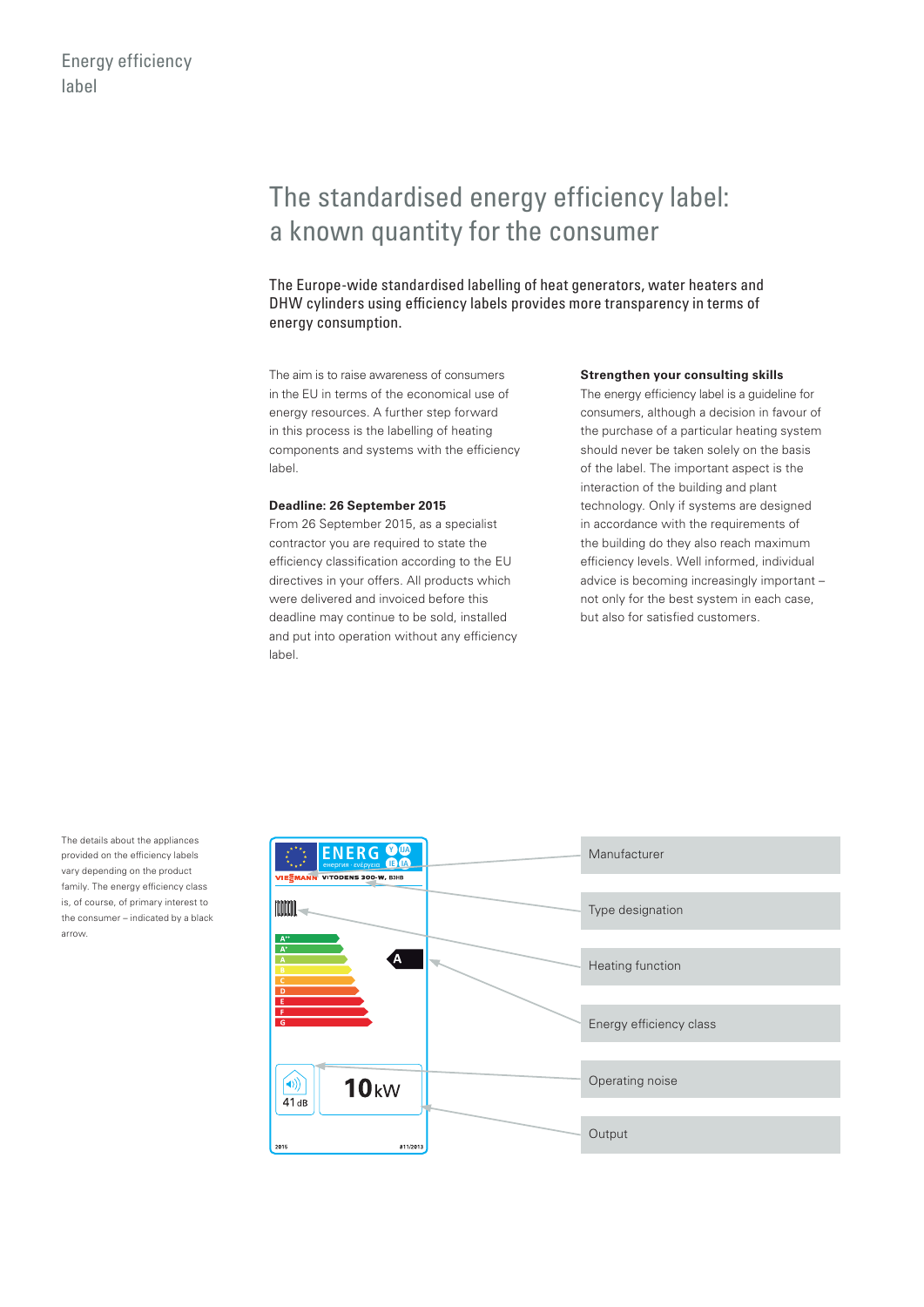





#### Boiler with control unit





Condensing solar compact appliance with collectors





Heat pump compact appliance with solar thermal system

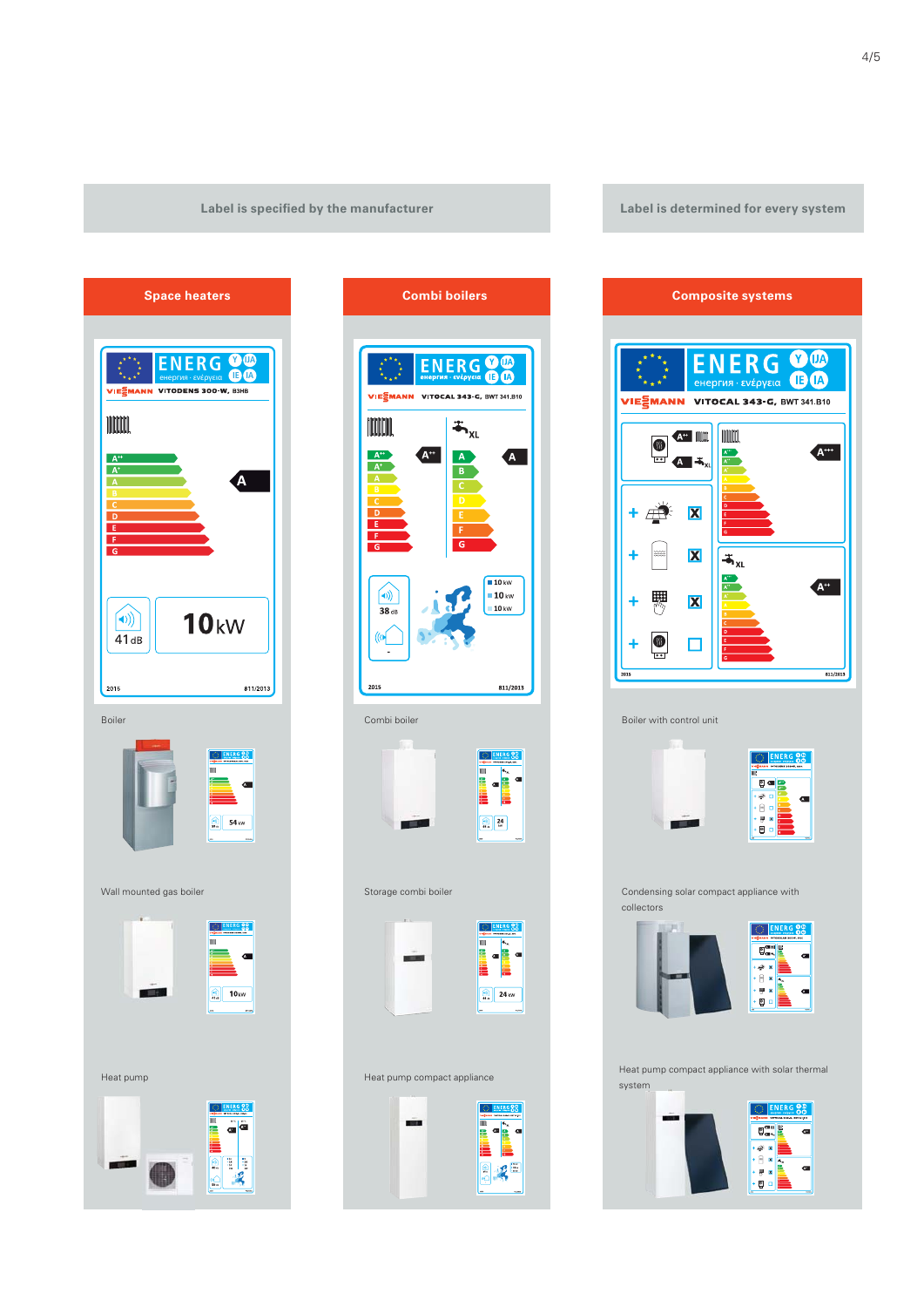# Comprehensive product range, complete system technology, all-round service

Viessmann makes calculation of the efficiency class easy for you. You receive all of the products either complete with an efficiency label and datasheet or, for system combinations, use the Viessmann calculation tool to calculate the composite label.

For Viessmann, a comprehensive supplier means: the service is complete in every respect. For this reason we support our partners in the specialist trade with everything they need for the calculation of efficiency labels from the very beginning.

#### **Mandatory: manufacturer's product label**

Product labels are attached to all oil/gas boilers, CHP units, heat pumps, water heaters and DHW cylinders. When the products are delivered, the corresponding product label and datasheet are also provided.

#### **Fully prepared: composite label to be included in future offers**

For systems that consist of at least two components – for example a boiler and control unit – you must inform your customers of the efficiency class of the heating system in your offer. The easiest way to do this is to enclose the label provided by the Viessmann calculation program.

#### **Labelled at the factory: Viessmann packages**

With Viessmann package solutions, for example from the package pricelist, you do not have to invest any time or effort whatsoever to create the composite label. All of the corresponding labels and datasheets are calculated at the press of a button. As a comprehensive supplier, all-round provider, Viessmann is able to offer this service because the entire system comes from a single source and can be calculated by Viessmann. For combinations of different products the calculation tool is available to you for calculating the label.

#### **Everything made by Viessmann, everything with a label: scheme browser including composite label**

In the Viessmann scheme browser there are around 290 diagrams available for complete system packages. For orders from the scheme browser, Viessmann will also provide the efficiency labels in the future – quite simply using the shopping basket function.



#### **Home screen**

The Viessmann calculation tool for efficiency labels offers a fast and easy way of testing various combinations of components in a composite system in order to be able to configure the system such that it achieves the best energy efficiency levels:

www.viessmann.de/erplabel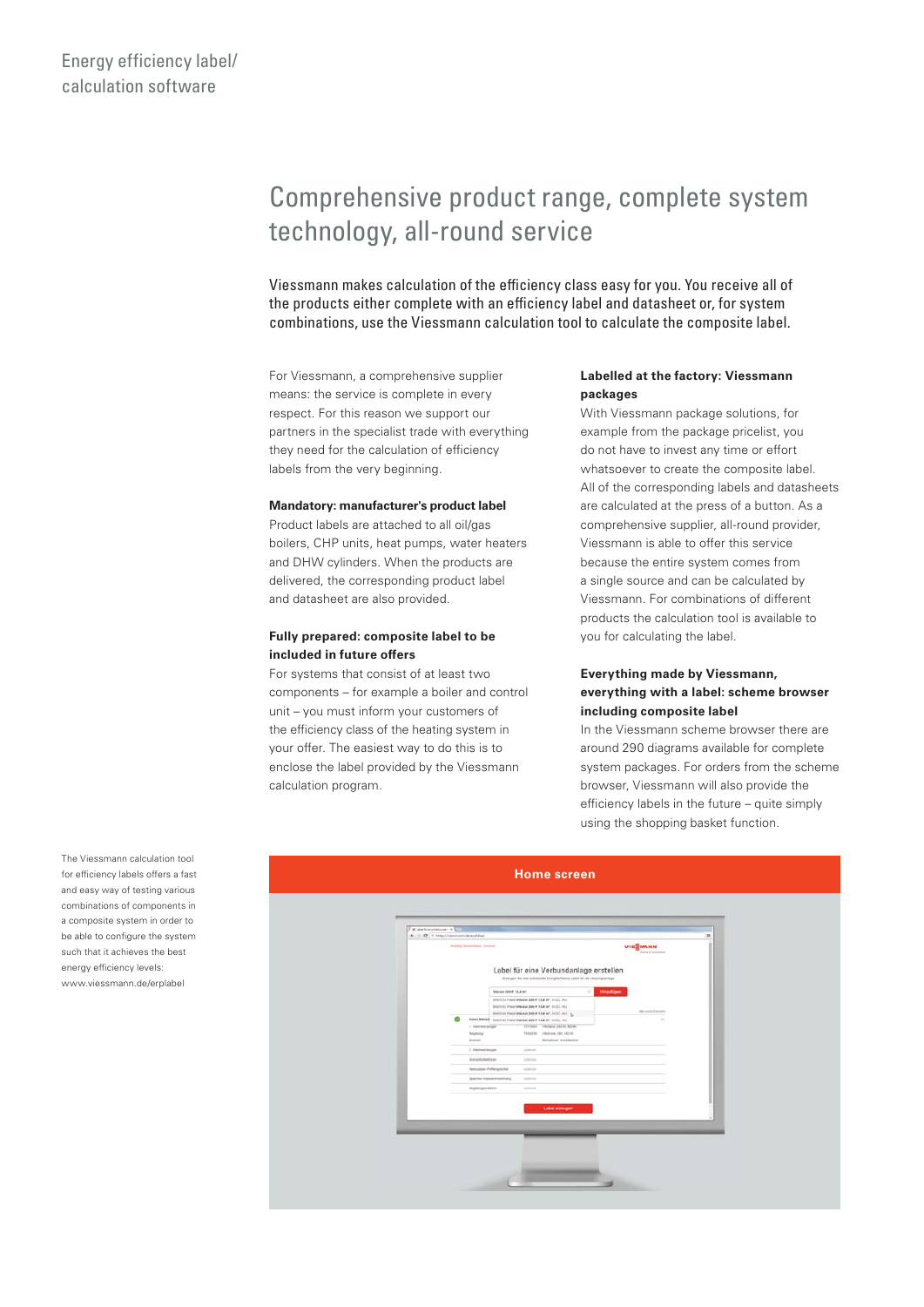# Everything Viessmann. Everything fine. Calculation tool for efficiency label

In addition to the ready-to-use labelling system for individual products and Viessmann complete packages, you also have a simple and intuitive software package at your disposal with which the energy efficiency of individually combined systems can be quickly and reliably calculated.

At Viessmann, labelling means as little time and expense as possible for the contractor. No matter how you order from Viessmann, all products are fully labelled. For heating packages from the package pricelist, Viessmann also provides you with composite labels and calculation certificates at the press of a button – without any input required on your part. You can simply retrieve both of the above as a PDF via the market partner portal. Viessmann provides an easy-to-use calculation tool for creating efficiency labels for individually configured systems.

#### **It could hardly be simpler: retrospective creation of efficiency labels**

Offer, order, invoice or delivery note number: No matter what you currently have at hand, simply enter the corresponding number and you can calculate the composite labels without difficulty.

#### **Exceptions to the rule: products without an efficiency label**

Mechanical ventilation systems and biomass boilers do not require a label for the time being. Energy efficiency labelling for these products is expected to be required from 2016 or 2017 at the earliest. Items which will not require product labels are solar components such as collectors or solar pump groups, as solar thermal is only used in a composite system. For this reason, product datasheets are sufficient for calculating composite labels.

#### **No worries: sale of stored products without a label**

Products which you have ordered, purchased and stored on your premises before 26 September 2015 and which therefore do not have an efficiency label may also be resold, installed and put into operation after this date.





Very easy to operate: with the Viessmann calculation tool you can quickly and easily create the corresponding composite labels, including calculation datasheets. for individually combined heating systems.

### **www.viessmann.de/ erplabel**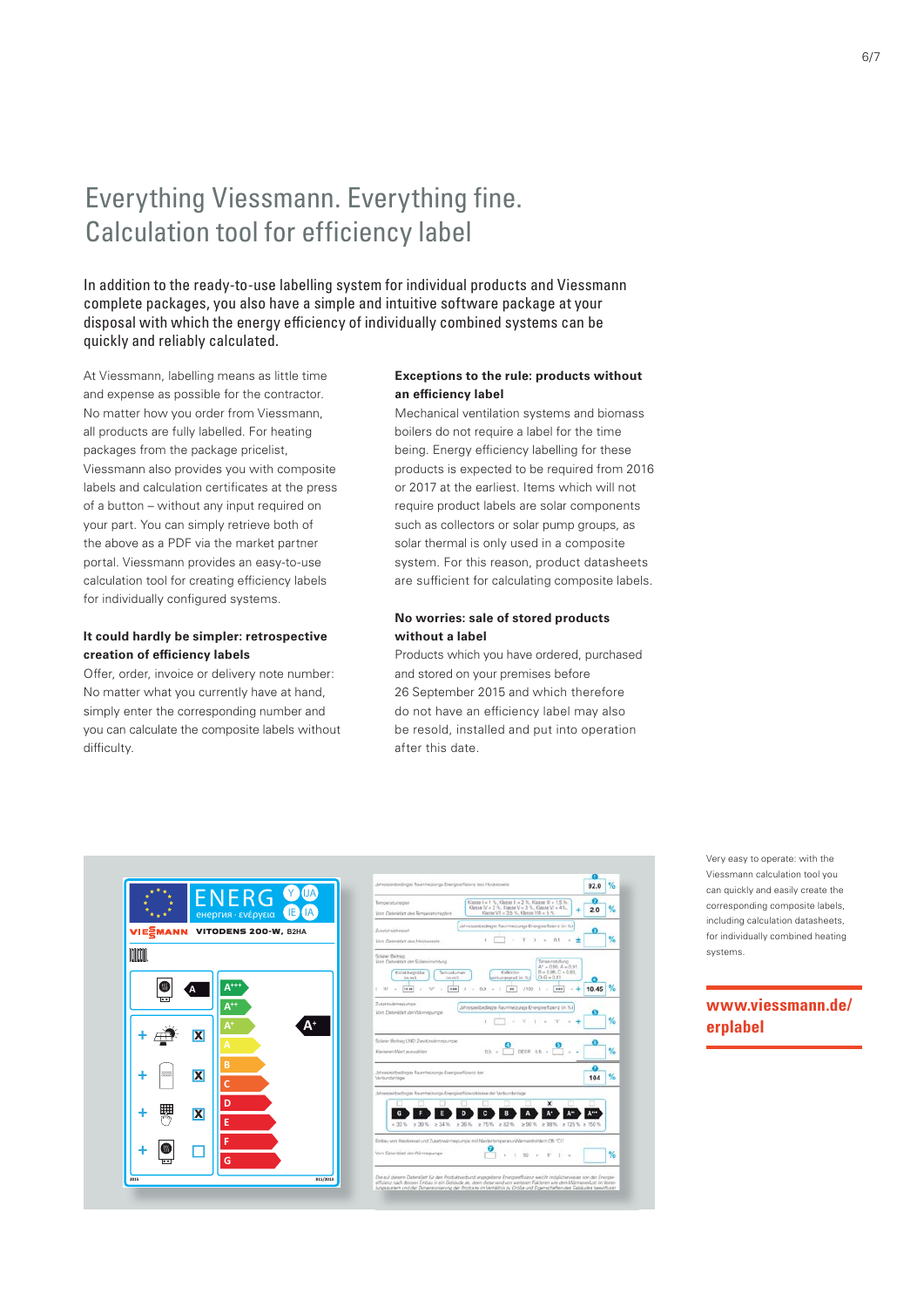### ErP Directive: regulations, use and classification

#### **What is the timeline for the introduction of the new efficiency label?**

The directive was published on 6 September 2013 in the Official Journal of the EU and came into force on 26 September 2013. Two years later, from 26 September 2015 onwards, an efficiency label must be enclosed with the appliances and the energy efficiency class stated. Up to the deadline, the publication of information on the efficiency of the appliances is still voluntary, but thereafter compulsory.

#### **What must specialist contractors now bear in mind?**

The specialist trade must ensure that as of 26 September 2015, all devices on display in the salesroom have a visible efficiency label. The information on energy efficiency also has to be included in advertising, offers and technical documents. It goes without saying that Viessmann will help you with this.

#### **Which product groups does the new efficiency label apply to?**

The efficiency label applies to heat generators, water heaters, DHW cylinders and complete systems, irrespective of the type of energy used (with the exception of biomass). This affects gas and oil heating appliances up to 70 kW, heat pumps, CHP systems and DHW cylinders with a capacity of up to 500 litres.

#### **Into which efficiency classes are the products divided up?**

The appliances are divided up into nine efficiency classes. Here A<sup>++</sup> is the best energy efficiency class. G in turn is used to indicate appliances with significantly worse values. From 2019, the scale from A<sup>+++</sup> to D will apply. In the case of water heaters, the scale ranges from A to G and as of 2017 from A+ to F. Combi boilers which are used for both room heating and DHW heating will display both applications separately.









### **Legal aspects**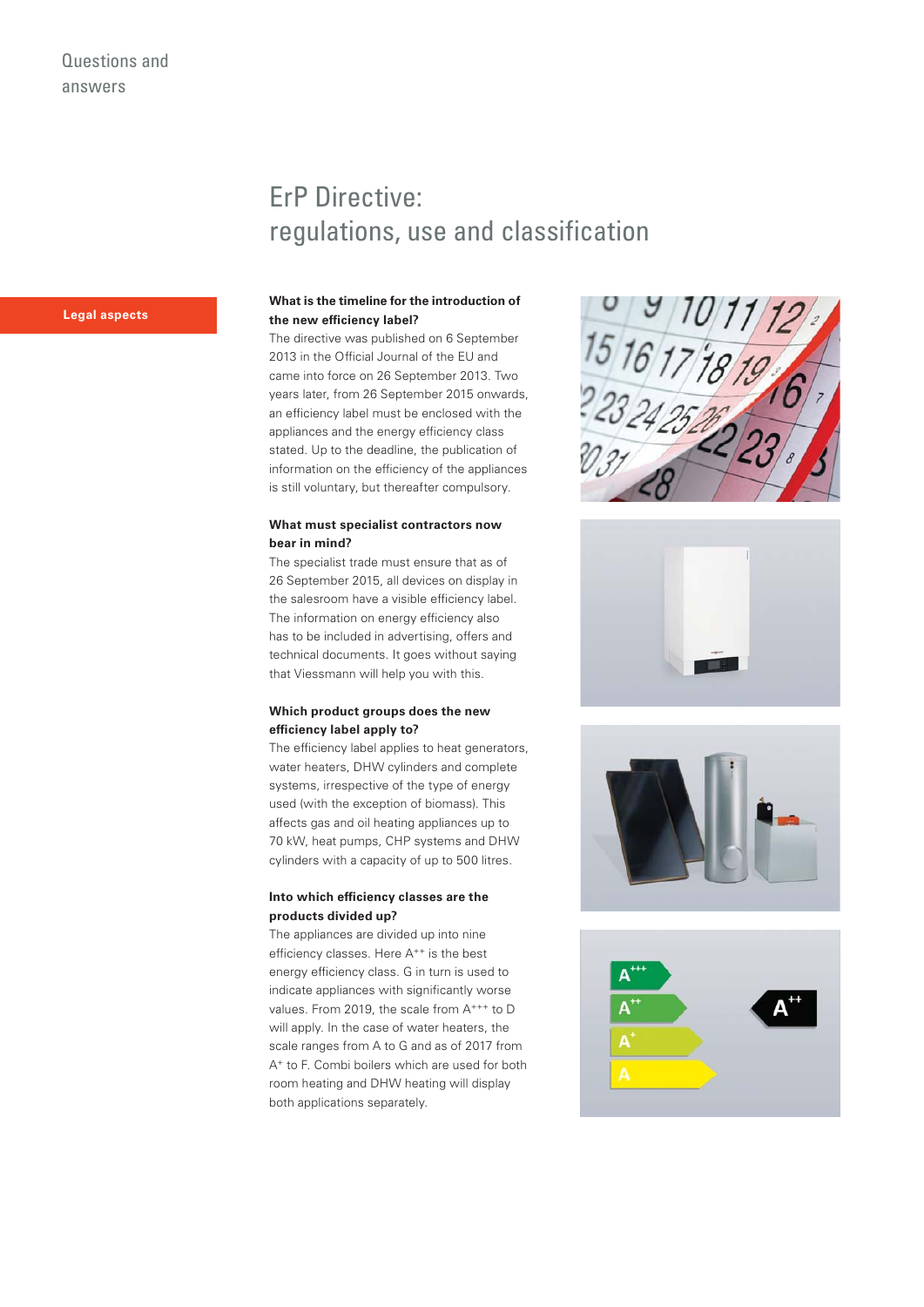#### **Where does the label have to be displayed?**

The energy efficiency must be visible to the consumer in all forms of advertising for a product or system. This also applies of course to specific offers submitted by building owners or renovators.

#### **What is a composite system?**

According to the EU regulation, even a boiler with a control unit is a composite system. For the specialist heating firm there is therefore an obligation to provide a composite label for the end customer for the entire system.

**What are the differences between a product label and composite label?**

#### **Product label**

The manufacturer must produce a product label with the corresponding datasheet for every relevant system component. Viessmann sends the product label and datasheet together with the delivery.

#### **Composite label**

These labels are created specifically for a particular system. As Viessmann products are usually a heat generator including a control unit or a heat generator with control unit and integrated cylinder, the appropriate efficiency label will be part of our offers in the future.

For systems assembled individually from Viessmann components there is an easyto-operate calculation tool available. On the basis of product names or order numbers, the program calculates the energy efficiency and provides the composite label together with the calculation datasheet as a PDF.

**Legal aspects**





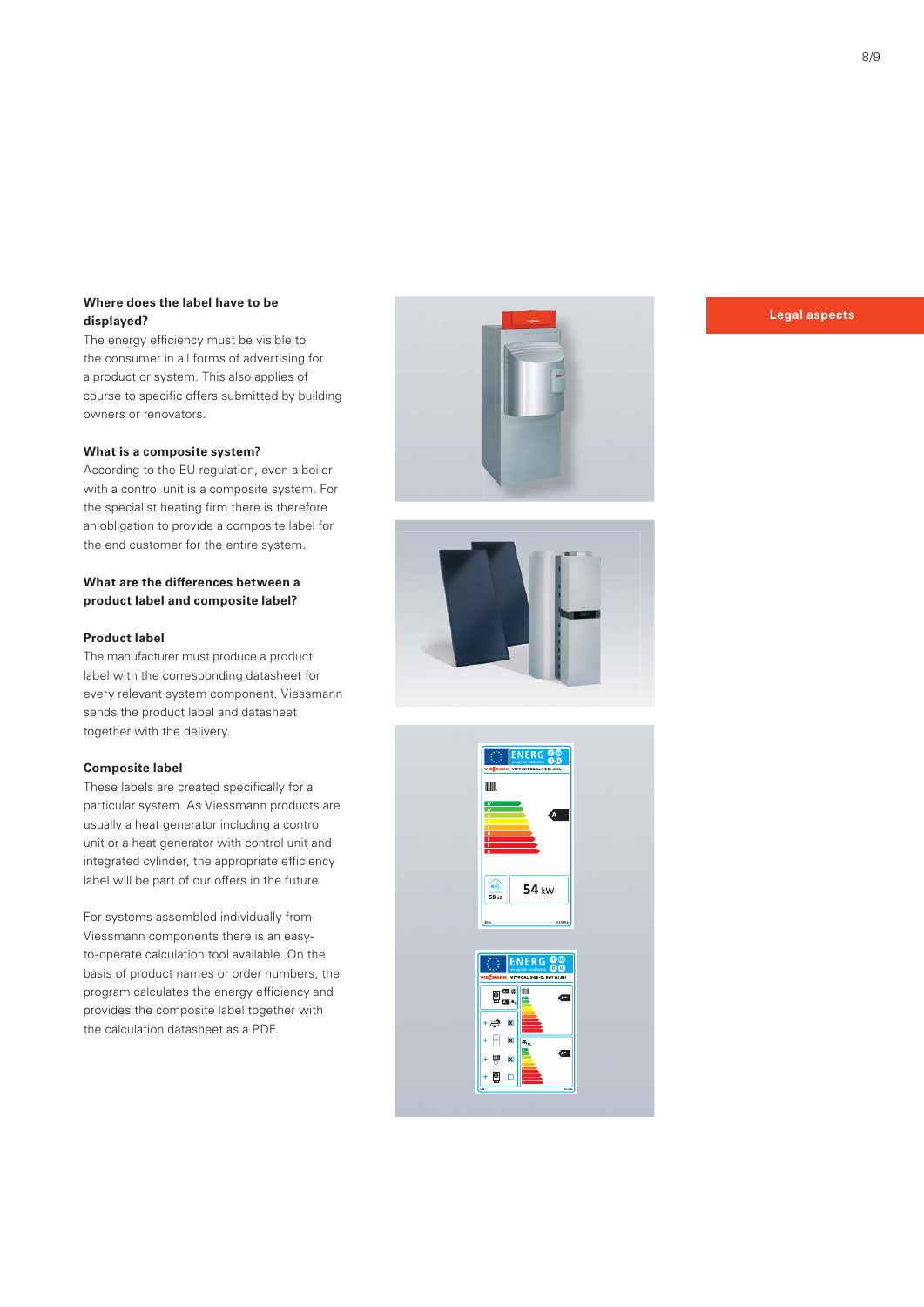## The efficiency label and its importance: for the overall market, for your customers and for you

### **Legal aspects**

#### **Does a label have to be created for spare parts?**

No. Spare parts do not have to be labelled.

#### **Do existing systems require a label?**

No. Existing installations or systems are exempt. If the system is subsequently extended, e.g. a heating appliance is supplemented by a solar thermal system or a DHW cylinder, a composite label does not have to be issued.

### **What happens to appliances which are already held in stock before the deadline?**

All appliances and systems which you have in stock before 26 September 2015 or which are held by wholesalers are considered to have already been "placed on the market". This means that they are not affected by the ErP Directive and may be sold, installed and operated.

### **What effects does the new Ecodesign**

**Directive have on Viessmann products?** Appliances whose energy efficiency levels are below 86 percent may no longer be placed on the market after 26 September 2015. This relates above all to floorstanding conventional boilers such as Vitola, Vitorond, Vitogas and Vitoplex, as well as wall mounted conventional boilers such as Vitopend. Open flue, conventional, wall mounted gas boilers (Vitopend) may still be sold after 26 September 2015, provided that they are connected in multi storey buildings to a shared low pressure chimney.





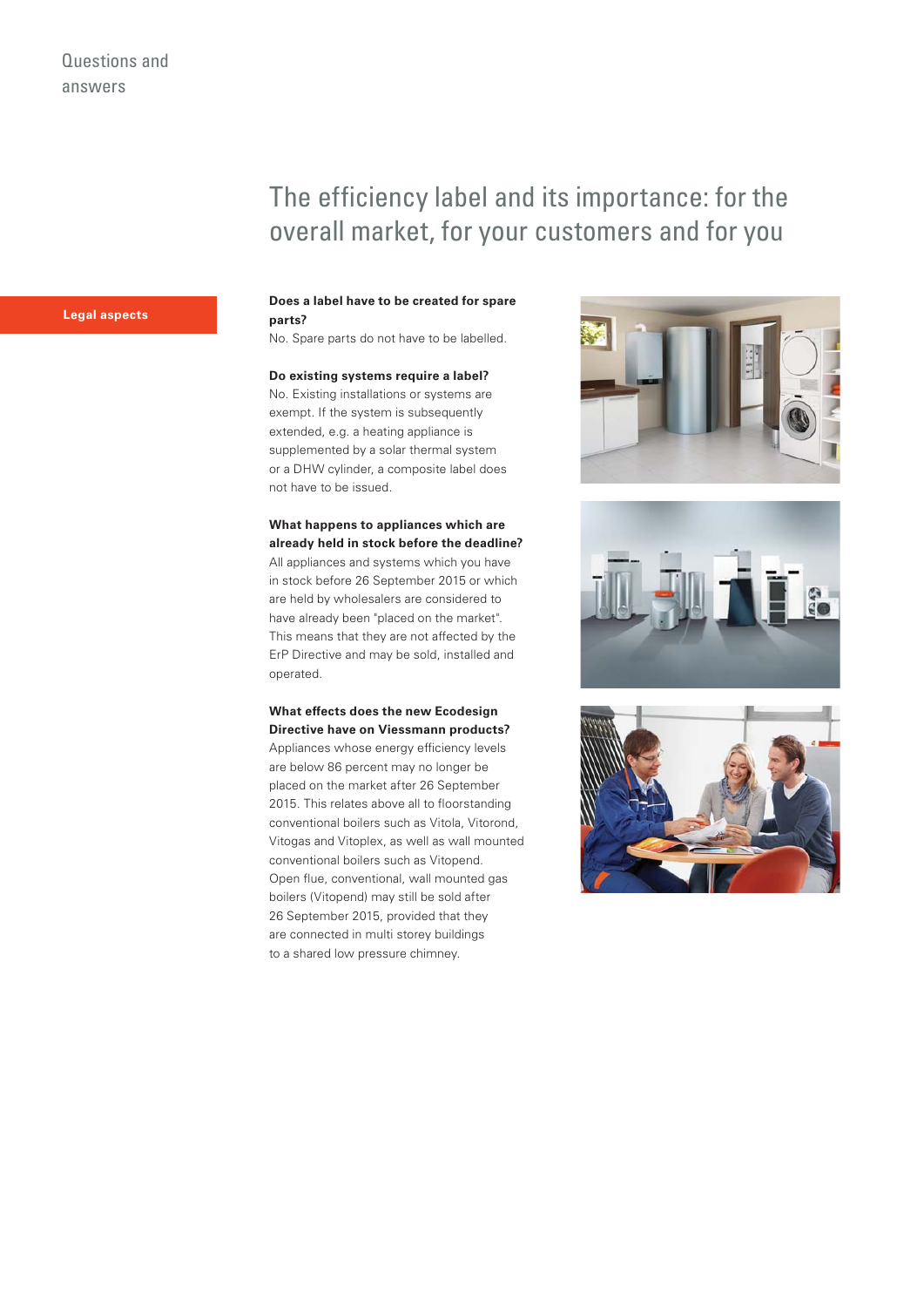#### **Do the labels differ from manufacturer to manufacturer?**

No. The graphic and the contents of the labels are officially defined. There are no differences in the design because they are specified by law. The difference only results from the respective parameters and classifications.

#### **Why have biomass boilers not been included?**

For these systems there is still no basis for calculating their efficiency. It is likely that there will not be a mandatory energy efficiency label for biomass boilers until 2017.

#### **Does controlled mechanical ventilation have an effect on the label?**

No. The effects of controlled mechanical ventilation are not currently included in the calculation. Mechanical ventilation systems are subject to the calculation regulations of the EU Commission from 1 January 2016.

#### **How can the efficiency class of a composite system be improved?**

Both the individual product labels and the number of additional components have an effect on the energy efficiency of a composite system. Certain system components improve the ranking of a system through efficiency points. These include, for example, a control unit, a solar thermal system or a smart home system.

#### **How can the most favourable rating for a composite system be determined?**

The Viessmann calculation tool for efficiency labels offers a fast and easy way of testing various combinations of components in a composite system in order to be able to configure the system such that it achieves the best energy efficiency levels: www.viessmann.de/erplabel









| Label für eine Verbundanlage erstellen<br>trought to be become transportant ; and to be recognizing<br>mount back that of<br><b>Househour</b><br>٠<br>SHEVEL-Tool Wagel-Block 12,3-at 10:02, th-<br>-----<br>SHOTCLING WANNERS MANY MICE IN-<br>and the Company<br>SIDDEPAND PROMOted \$3.00 (FOC III) \$1                                                                                                                                                                                                         |  |
|--------------------------------------------------------------------------------------------------------------------------------------------------------------------------------------------------------------------------------------------------------------------------------------------------------------------------------------------------------------------------------------------------------------------------------------------------------------------------------------------------------------------|--|
|                                                                                                                                                                                                                                                                                                                                                                                                                                                                                                                    |  |
|                                                                                                                                                                                                                                                                                                                                                                                                                                                                                                                    |  |
|                                                                                                                                                                                                                                                                                                                                                                                                                                                                                                                    |  |
| $\sim$<br><b>Range Minuted</b><br>DISTANTING WANNERS REAL STATE IN                                                                                                                                                                                                                                                                                                                                                                                                                                                 |  |
| œ<br>Widow - Massed 2014 New<br>1. Silk machiners                                                                                                                                                                                                                                                                                                                                                                                                                                                                  |  |
| Publish, "Horsey Ind. stund.<br>Inpanz                                                                                                                                                                                                                                                                                                                                                                                                                                                                             |  |
| <b>Booming Association</b><br><b>SALE</b>                                                                                                                                                                                                                                                                                                                                                                                                                                                                          |  |
| 1 Newporter<br>-                                                                                                                                                                                                                                                                                                                                                                                                                                                                                                   |  |
| <b>Superintend</b><br>-                                                                                                                                                                                                                                                                                                                                                                                                                                                                                            |  |
| $\sim$<br><b>Hollywood Schemanns</b><br>$\frac{1}{2} \left( \frac{1}{2} \right) \left( \frac{1}{2} \right) \left( \frac{1}{2} \right) \left( \frac{1}{2} \right) \left( \frac{1}{2} \right) \left( \frac{1}{2} \right) \left( \frac{1}{2} \right) \left( \frac{1}{2} \right) \left( \frac{1}{2} \right) \left( \frac{1}{2} \right) \left( \frac{1}{2} \right) \left( \frac{1}{2} \right) \left( \frac{1}{2} \right) \left( \frac{1}{2} \right) \left( \frac{1}{2} \right) \left( \frac{1}{2} \right) \left( \frac$ |  |
| $\sim$<br>low an issues cannot<br>$\frac{1}{2} \left( \frac{1}{2} \right) \left( \frac{1}{2} \right) \left( \frac{1}{2} \right) \left( \frac{1}{2} \right) \left( \frac{1}{2} \right) \left( \frac{1}{2} \right) \left( \frac{1}{2} \right) \left( \frac{1}{2} \right) \left( \frac{1}{2} \right) \left( \frac{1}{2} \right) \left( \frac{1}{2} \right) \left( \frac{1}{2} \right) \left( \frac{1}{2} \right) \left( \frac{1}{2} \right) \left( \frac{1}{2} \right) \left( \frac{1}{2} \right) \left( \frac$       |  |
|                                                                                                                                                                                                                                                                                                                                                                                                                                                                                                                    |  |
| kupangaransa<br>spinster,<br>-                                                                                                                                                                                                                                                                                                                                                                                                                                                                                     |  |

#### **Technology and market**